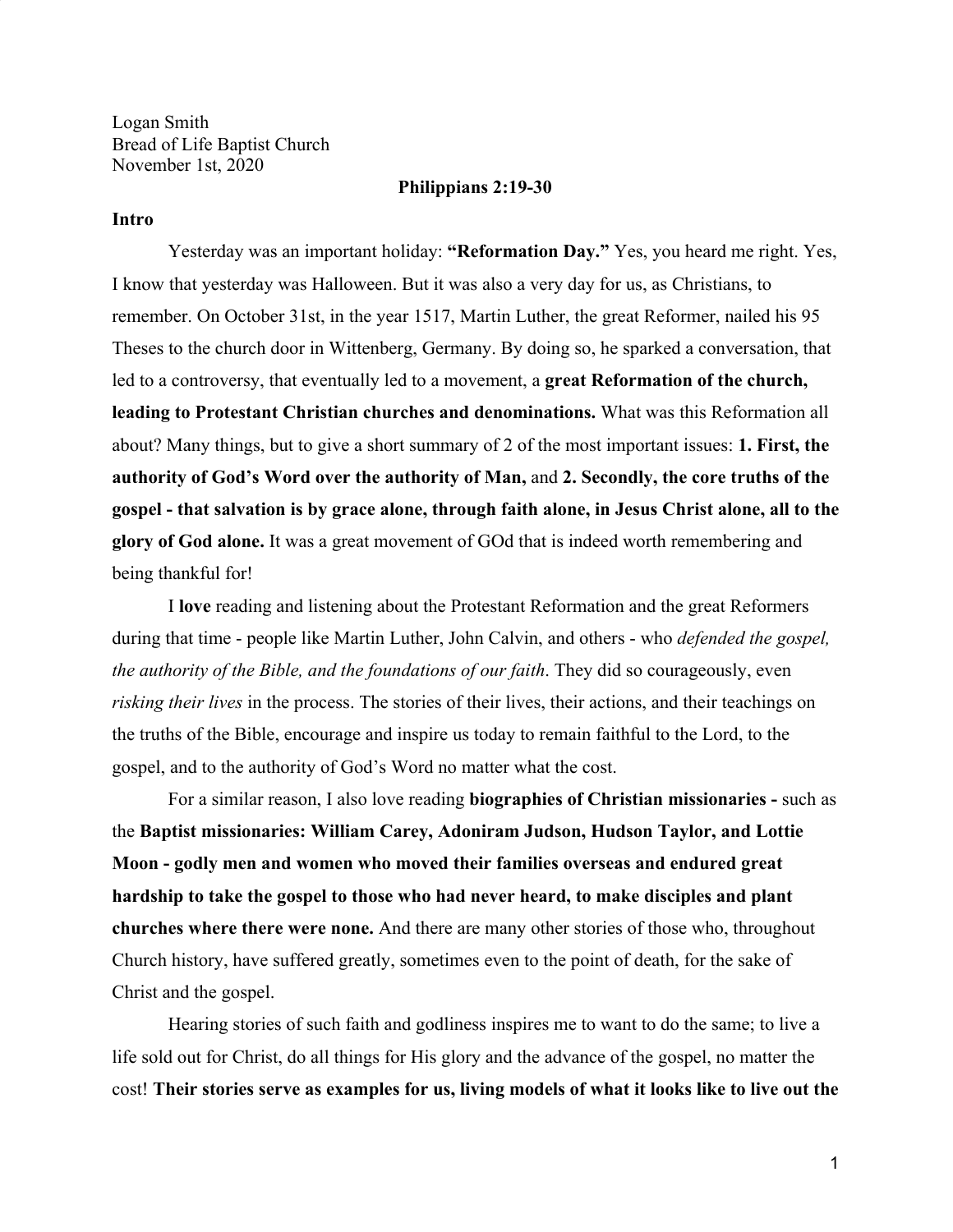**Christian faith in our world.** And *we all need examples of what Christian obedience, faithfulness, and godliness looks like.*

Over the past several weeks, as we've gone through Philippians, we have seen that **sanctification,** *the process of growing in Christian obedience, discipleship, and godliness,* is expected in every Christian's life; it's the fruit Christians bear. We have also seen, most clearly in Phil 2:5-11, that **Christ is our goal in Christian obedience; our goal is always to become more and more like Jesus in all that we do; Christ sets the standard, he is our ultimate example of how to live!** However, this goal can be quite daunting; after all, if Christ is the standard, then the bar is set impossibly high, isn't it? Christ lived a perfect, sinless life. But you and I are sinners; yes, as true Christians we grow in godliness, but we will *never* be perfect and sinless in this life, not until heaven. In fact, *the more we grow in Christ, the more we understand just how holy God is, and just how sinful and broken we are!*

So then, **when we look at the impossible standard set by Christ , we can feel pretty discouraged, can't we? We might ask, "Why even try? What real progress can I even make?"** This is why *we all need* examples of other Christians, just like us, who believe in the same gospel, read the same Bible, and grow by the same grace of Christ available to us; real Christian men and women that model before our eyes what it means to live for Christ and the sake of others. **We need examples of what it looks like to imitate Christ and live like Him more and more, in every area of life - so that we are encouraged and strengthened to do likewise.**

And this is exactly what Paul does in Philippians 2:19-30: Paul is holding up **two flesh-and-blood examples of what it looks like for us to live a life transformed by the gospel -** the very thing Paul has been calling us to in Phil. 1:27-2:18. This passage contains lots of details about travel plans, logistics, and updates; we might be tempted to tune this passage out and consider it irrelevant for ourselves today; but that would be a mistake. It contains practical logistics , yes, *but also very practical applications for our lives*. Paul is holding up these two men, Timothy and then Epaphroditus, as living examples of what it looks like to live out the call to Christian obedience. It's as if Paul anticipates the response, "Sure, I would love it if I could follow in the example of Christ, but that's impossible, so why bother?" and he cuts it off by reminding the Philippians that such imitation *is possible by God's grace;* not perfect imitation,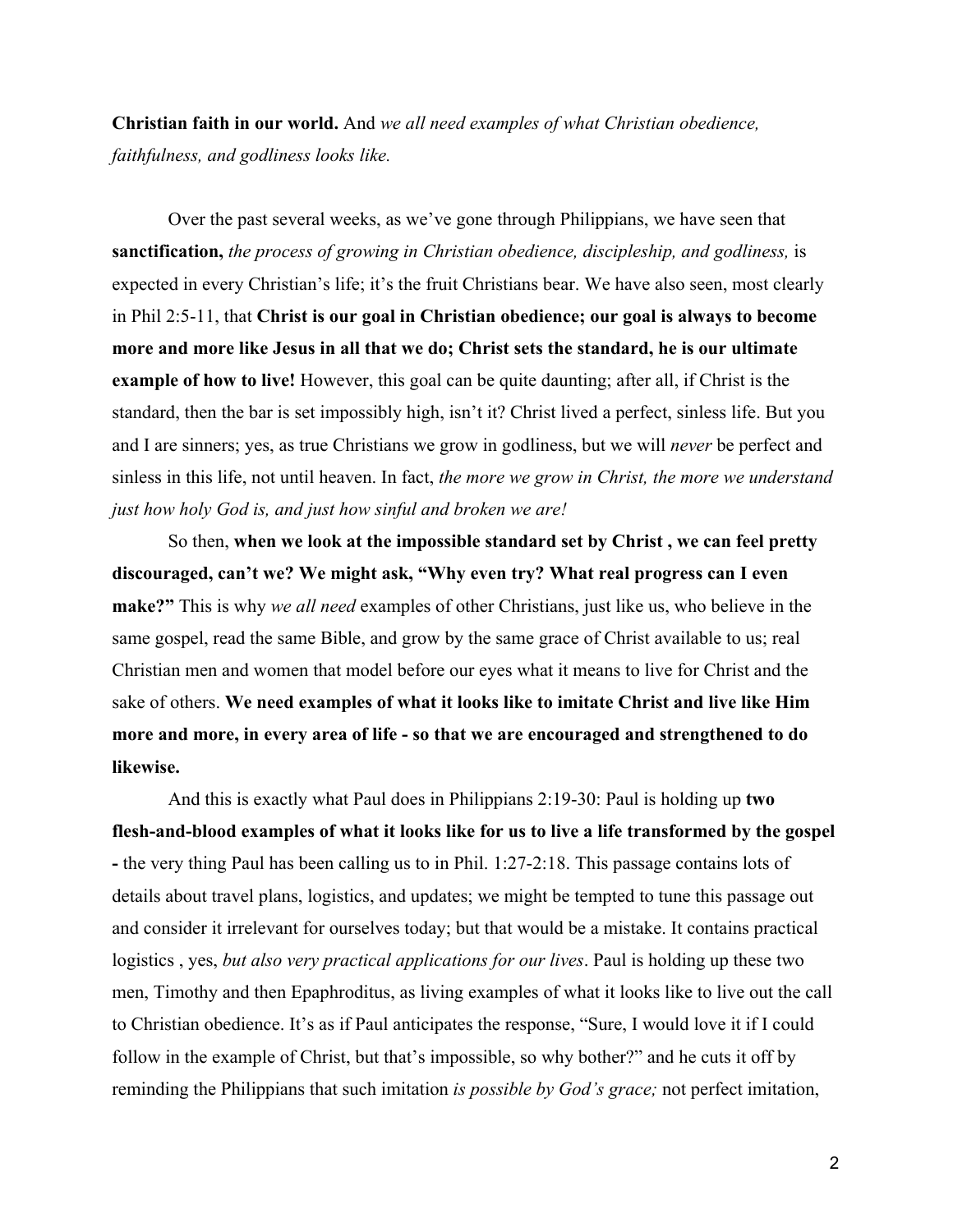no, but *real, meaningful godliness* - just like we see in the lives of Timothy and Epaphroditus. Two men that this church new personally; real human, normal Christians, just like them - just like us.

**[Transition]:** So first, we see the example modeled by Timothy: *living not for our own interests, but for the interests of Christ; and therefore, for the interests of others.*

# **I. The Example of Living for the Sake of Christ and Others (vv. 19-24)**

What Paul tells us about Timothy in the first half of the passage gives us an example of how we, too, should live and think: we should not live for ourselves, but wholly for Christ, and therefore, be concerned for the sake of others over ourselves.

In verse 19, Paul tells the Philippian church why he is sending Timothy to them: *"so that I too may be cheered by news of you."* Aside from normal updates about their affairs, it seems Paul means that he specifically hopes to hear from Timothy that the Philippian church is doing exactly what Paul has been exhorting them to do in the previous chapters: living a "live… worthy of the gospel," "standing firm" in the unity of the "faith of the gospel," "having the same mind" and "same love" for one another, living in selfless humility towards each other. **In short, he hopes to hear that this letter and the ministry of Timothy results in the advance of the gospel, the endurance of the Christian's faith, and the health of the church.** That this is Paul's meaning is made sense by the reason he gives for sending Timothy.

Paul hopes to come himself, but in the meantime, he is *sending his best: Timothy*. He completely trusts Timothy to share Paul's own concern for the spiritual health and growth of these believers in the Philippian church. We see this in verses 20-21: *"For I have no one like him, who will be genuinely concerned for your welfare. For they all seek their own interests, not those of Jesus Christ." Is Paul saying that every other Christian minister he knows is selfish, and TImothy is the only one who isn't?* No, I don't think so. In fact, I think verse 20 is *better translated* as, "*For I have no one so like-minded,"* as the CSB translates it; or, in the NASB, *"no one else of kindred spirit."* Basically, he is saying that Timothy could not be more "like-minded" with himself; they are "kindred-spirits." After all, Timothy is Paul's protege, his "son" in the faith, and they have served in the gospel together for quite sometime; and as he says, the Philippians know Timothy's "proven worth" for themselves (v. 23): Timothy was serving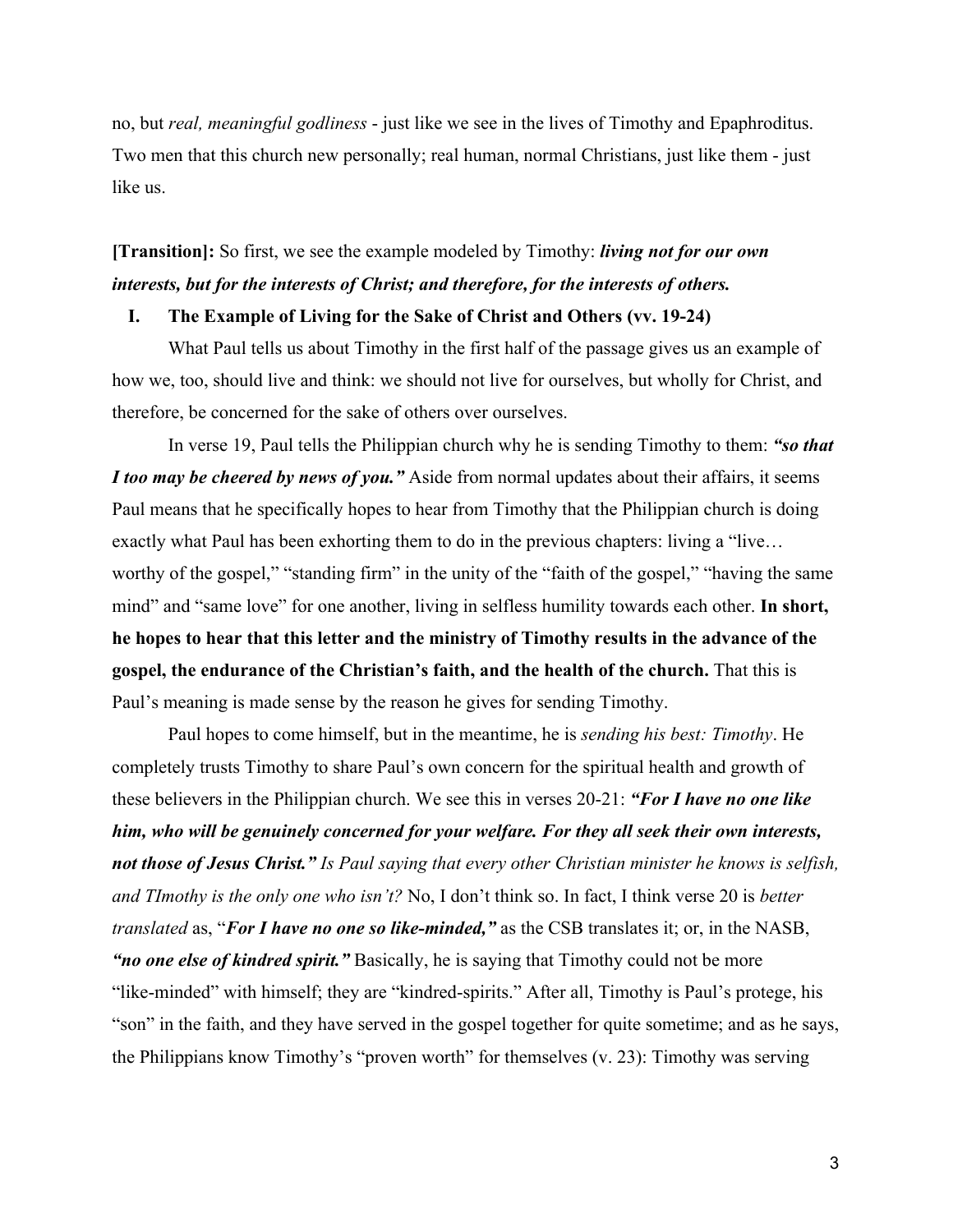alongside Paul when they came and first shared the gospel, made disciples, and planted the church in Philippi.

So Paul is emphasizing Timothy's proven, genuine concern *not for himself or his own interests, but for others - especially other believers.* He contrasts Timothy's *selfless example* with the *selfish, self-centered, self-seeking example* of others in verse 21 (and he's most likely referring to those same **"rivals"** and insincere teachers he mentioned in chapter 1, vv.15-18). He says they "*all seek their own interests, not those of Jesus Christ.*" By contrast, Timothy doesn't seek his own interests, but *seeks the interests of CHrist above all else!* And what does that look like? It looks like this: **Being genuinely concerned for others; being genuinely concerned about the spiritual health and growth of non-believers, fellow believers, and local churches!** This was true for Timothy, and it can be true of us, too, because this is what it looks like to truly live not for our interests, but for the interests of Christ.

**[Application]:** And these words are clearly meant to remind us of what Paul has just a bit earlier, in chapter 2:3-5: *"Do nothing from selfish ambition or conceit, but in humility count others more significant than yourselves. Let each of you look not only to his own interests,but also to the interest of others. Have this mind among yourselves, which is yours in Christ Jesus…."* Paul has already told us that "*to live is Christ and to die is gain" (1:21).* We are to live not for ourselves but for Christ, truly being "servants of Christ Jesus" (1:1). This means not living for ourselves, but *for others,* following after the example of Christ Himself, who came down to Earth *not to be served but to serve others,* **even by living and dying in the place of sinners - in our place!** *Therefore, we, too, are called to love and serve each other, as fellow Christians, in all humility and unity!* Not selfishly seeking our own interests. Not proudly and arrogantly thinking we're better than everyone else. Not grumbling and complaining and gossiping about other people. Not arguing and fighting with each other because we're so convinced that we're right and want everyone else to know it. **No, the way of the cross is to truly believe that we are nothing, and Christ is everything; we live for Him by considering other people more important than ourselves; we live not to seek our own interest, to build our own name, or look out for ourselves, but we put others first, seeking their interests and needs above our own, seeking to build them up in Christ and truly love them; we give thanks instead of complaining; we forgive and admit our own fault, instead of disputing and fighting.** *THis is the life we are called to live as Christians; this is a healthy church life*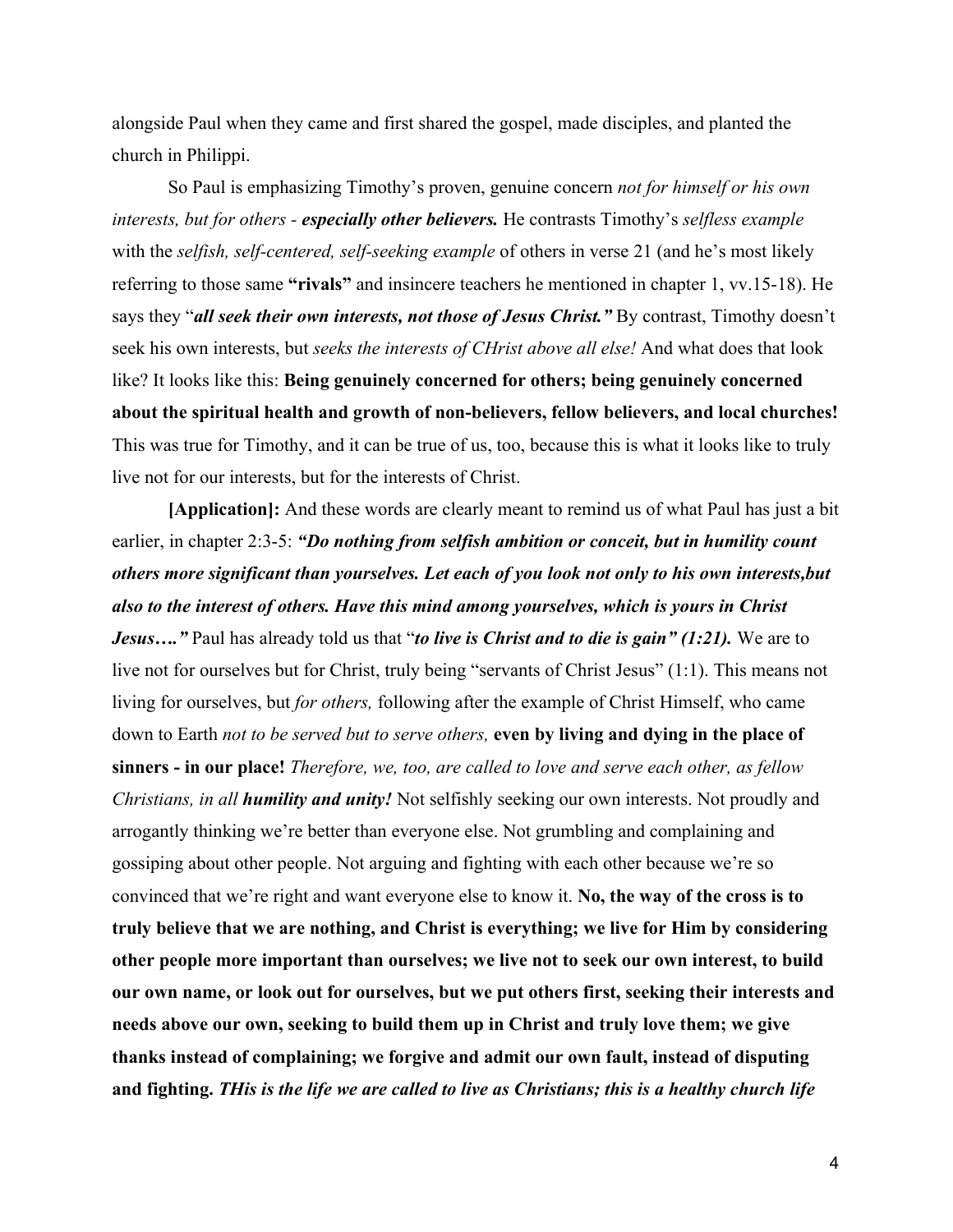*we should all be working towards together!* This is what God has been calling us to all through this book!

But in case you start to think, *"Yeah, but that's not really possible in this life, right? I mean, we're all still sinners; so why even try?*" Paul cuts that kind of thinking short. As we saw last week, such growth and obedience *is possible because of God's grace that He promises to work out in our lives!* And to drive the point home, Paul says here: "Look at the example of TImothy! YOu've seen with your own eyes how Timothy models such a life of selfless humility! He will consider your interests above his own *because his heart is set on Christ and he serves the* Lord, not himself! Therefore, he will genuinely serve you! And the point is not that Timothy is a "special class of Christian" or meant to be the exception; the point is not to look just at Timothy, but to point our eyes to the Lord of Timothy, Jesus Christ! **Timothy does not live perfectly, but he is an example for them that real, genuine growth and obedience is possible for us by God's grace!**

So then, brothers and sisters, let us follow this example, and live not for ourselves, but wholly for the interests of Christ! Let us do so by humbly putting each others interests above our own, sincerely caring for each other, caring for each others physical needs, **caring for each others' souls** - *for this is what Jesus wants us to do!*

**[Transition]:** Next, Paul gives us a second example of living out faithfulness in our lives:

## **II. The Example of Working and Suffering for the Sake of the Gospel (vv. 25-30)**

In the second half of this passage, Paul fills the Philippians in on some details regarding their fellow believer and church member, Epaphroditus, and also holds him up as an example of what it looks like to faithfully live a life for the sake of the gospel, even when it comes at great personal cost, suffering, and the risk of one's own life.

Most of us are probably familiar with Timothy; we see him in the book of Acts, he's mentioned in some of the letters of Paul, such as here, and there are two whole books of the Bible (I and II Timothy) that were originally written *to him!* But the man mentioned here, Epaphroditus, is probably not familiar. We don't know a ton about him, and he is only ever mentioned here, in this passage, and then later in Philippians 4:18. From what Paul tells us of him in this book, we know this: he is a believer, most likely from Philippi; the Philippian church had sent him as a messenger and minister to Paul; he brought the financial gift of the Philippian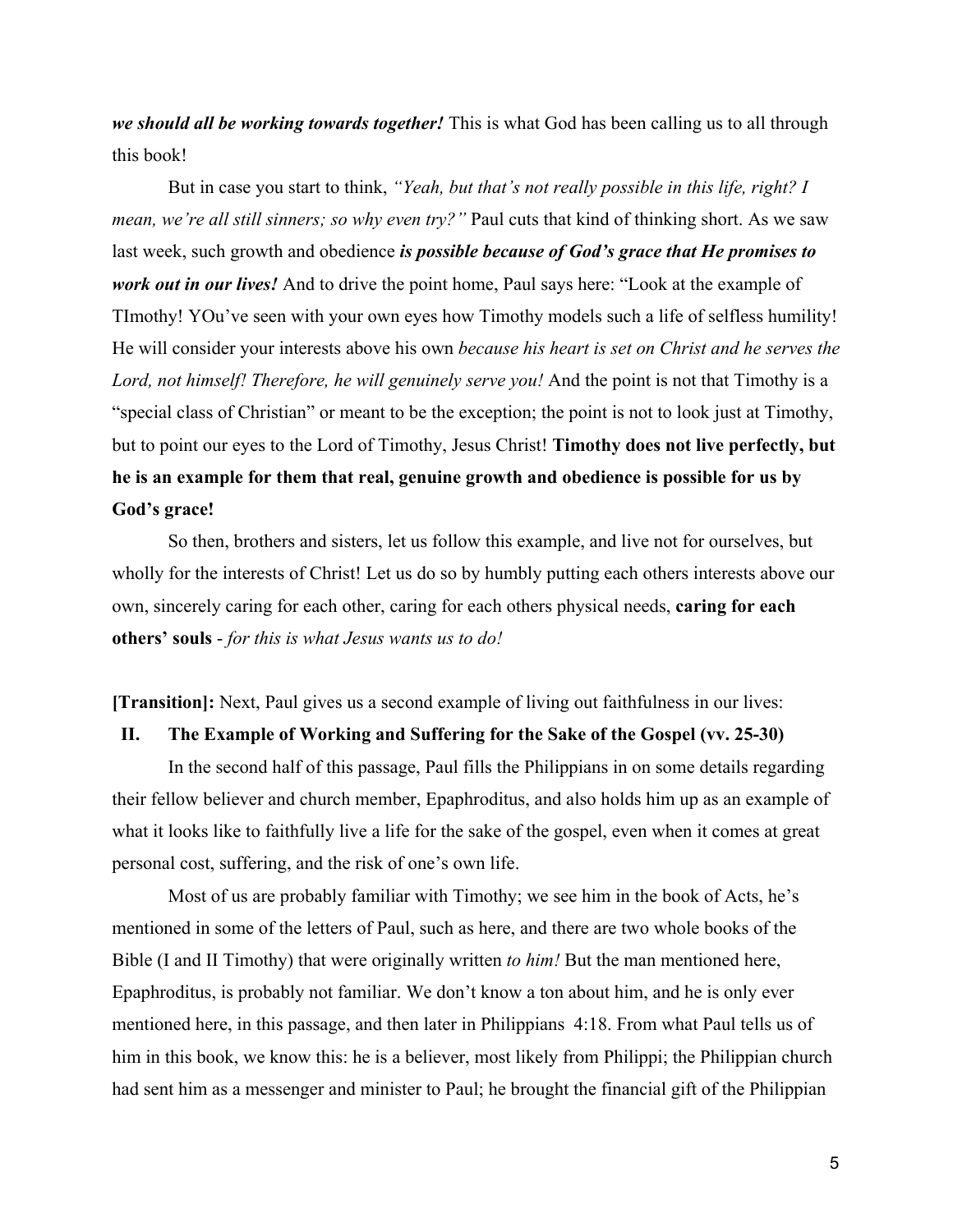church to Paul, and then continued to labor for the gospel alongside Paul. Paul has now sent him *back* to Philippi, now being *a messenger to them,* bringing Paul's letter, the Book of Philippians, to the church. So when the church read this letter, Epaphroditus was with them, and had brought the letter to them. So all of this background information is what lies behind these five descriptions of him in verse 25.

And then Paul fills the church in with more details, explaining not only why he sent Epaphroditus, but working towards why he, too, is an honorable of Christian faithfulness and ministry. In verses 26-28 we learned that this man, as he set out to serve Christ alongside Paul and was laboring faithfully for the sake of the gospel, became very sick, *"ill, near to death."* In a world without the medical practices we enjoy today, one did not typically come back from such an illness; to become gravely ill was a death sentence. And Paul is quick to point out that this was the miraculous mercy of God! For *'God had mercy on him, and not only on but on me also, lest I should have sorrow upon sorrow."* Paul loves this fellow believer, would have greatly mourned his loss, and is filled with joy that the Lord healed him! And so, he is sending him back to the Philippians so that they, too, will no longer worry about him, but will rejoice in how the Lord healed and saved him.

And then, in verses 29-30, Paul drives home the significance of this testimony, making sure that neither the Philippians, nor us, miss the kind of life being modeled for us here: *"So receive him in the Lord with all joy, and honor such men, for he nearly died for the work of Christ, risking his life to complete what was lacking in your service to me."* This last part, *"to complete what was lacking in your service to me,*" is not at all meant to criticize the Philippians; it simply means that they were eagerly praying for Paul and his ministry even raised an monetary offering to help aid Paul and provide for him financially as he labors and even *suffers* for the sake of the gospel. They were eagerly supporting and participating in Paul's gospel mission. So what was lacking? *Physical presence.* Someone needed to make the dangerous journey there to bring the financial gift. They were not physically there to help Paul in his need and support him in gospel ministry while he sits chained to a guard. And so Paul publicly acknowledges not only the church's ministry and intentions, but also the honorable example of this faithful brother who risked his life to support the gospel. The point is clear: *honor such people who faithfully strive for the work of Christ and the advance of the gospel, even at great personal cost and risk to themselves! Follow their example, because this is exactly what all of us should be doing!*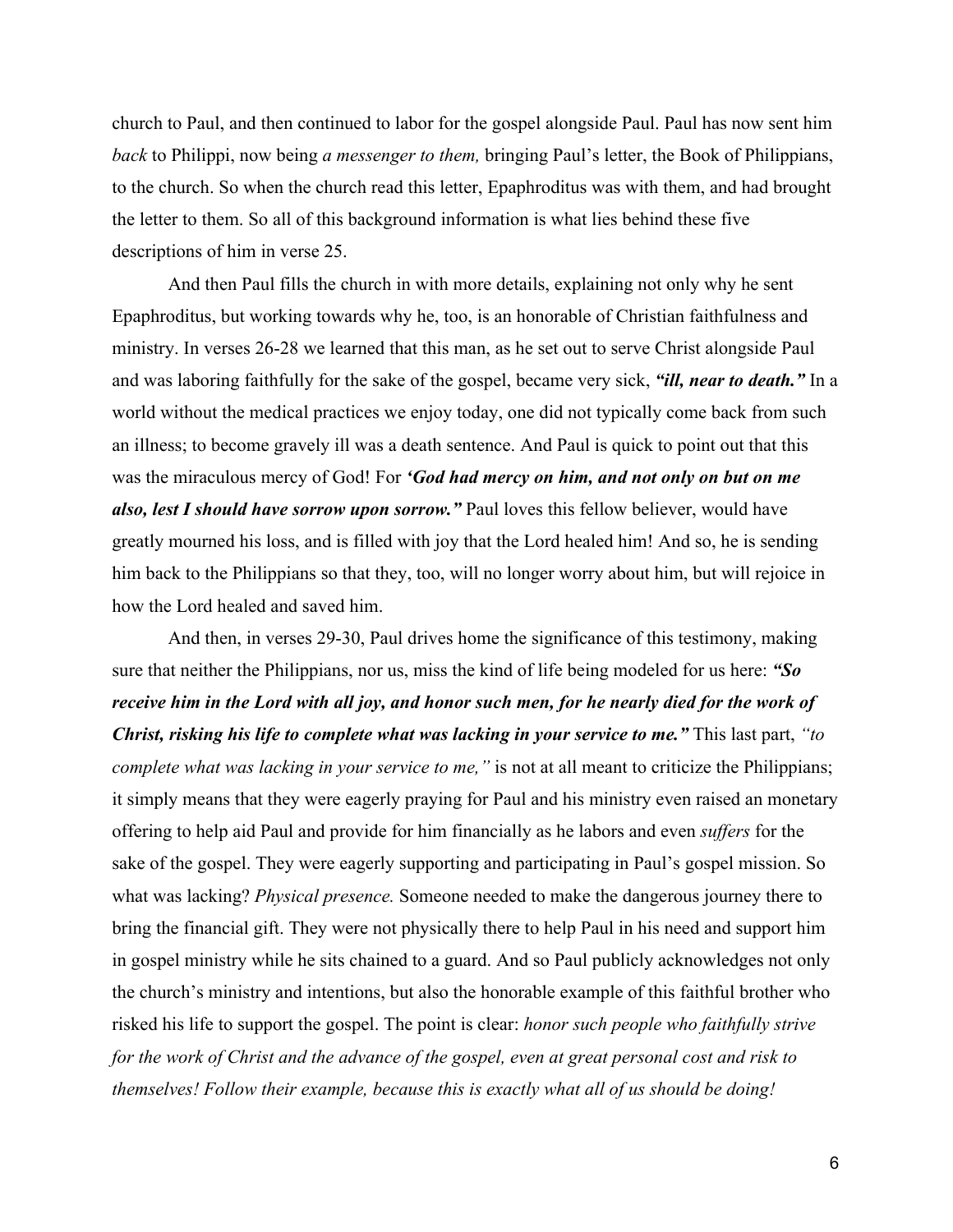When we think of boldly serving Christ and suffering for the sake of the gospel, we typically jump straight to the context of *persecution -* remaining faithful to Christ and obeying the gospel even when we suffer persecution for it by those who hate Christ, the gospel, and Christian ways of living. This is absolutely a form of suffering for the sake of the gospel, and we are all called to be willing to remain faithful even when it costs us dearly, maybe even our lives, because of the persecution we face from a hostile, unbelieving world. We've seen this come up again and again throughout this book. The Philippians themselves are undergoing persecution, and Paul has been exhorting them to remain faithful, to *"stan firm in one spirit, with one mind striving side by side for the faith of the gospel, and not frightened in anything by your opponents"* (1:27-28). This reminder about Epaphroditus, who so eagerly served the Lord that he was willing to risk his life for the sake of the gospel, is obviously reinforcing this call to faithfulness amidst suffering, even persecution. *Paul is saying, "Look at the example of your brother. Let his example encourage you to stand firm in the gospel no matter what it costs, because Christ and the advance of the gospel are worth it!"*

But we also have to note that Epaphroditus's suffering *was not caused by persecution -* it came from something seemingly mundane: *sickness;* very deadly and serious, yes, but also something that can happen to anyone. And yet, Paul says that *"he nearly died for the work of Christ, risking his life"* in his efforts! I think the point is this: anytime we strive to be faithful to Christ and carry out the gospel ministry *when it bears a personal cost or risk to ourselves*  whether physically, financially, or in some other way - we are to consider it as being faithful to Christ no matter, even being willing to suffer for His glory and the work of the gospel!

This is an example we are all called to follow. And this doesn't just apply to suffering persecution, or experiencing hardships as foreign missionaries, though it certainly applies to such things; **it applies to us everytime we strive to be faithful to the gospel of Christ** *no matter what the personal cost to us might be.* Maybe it means giving more of your time or money in service to Christ, pouring into your fellow believers at church, supporting missionaries and ministries, or reaching out to unbelievers all around you. Maybe it means making a risky move or life change in order to be obedient and faithful to Christ. Maybe it means boldly standing firm in the faith no matter what the culture, our workplace, our friends and family members, or even government powers might say, think or do to us. Whatever it looks like for you, let us follow in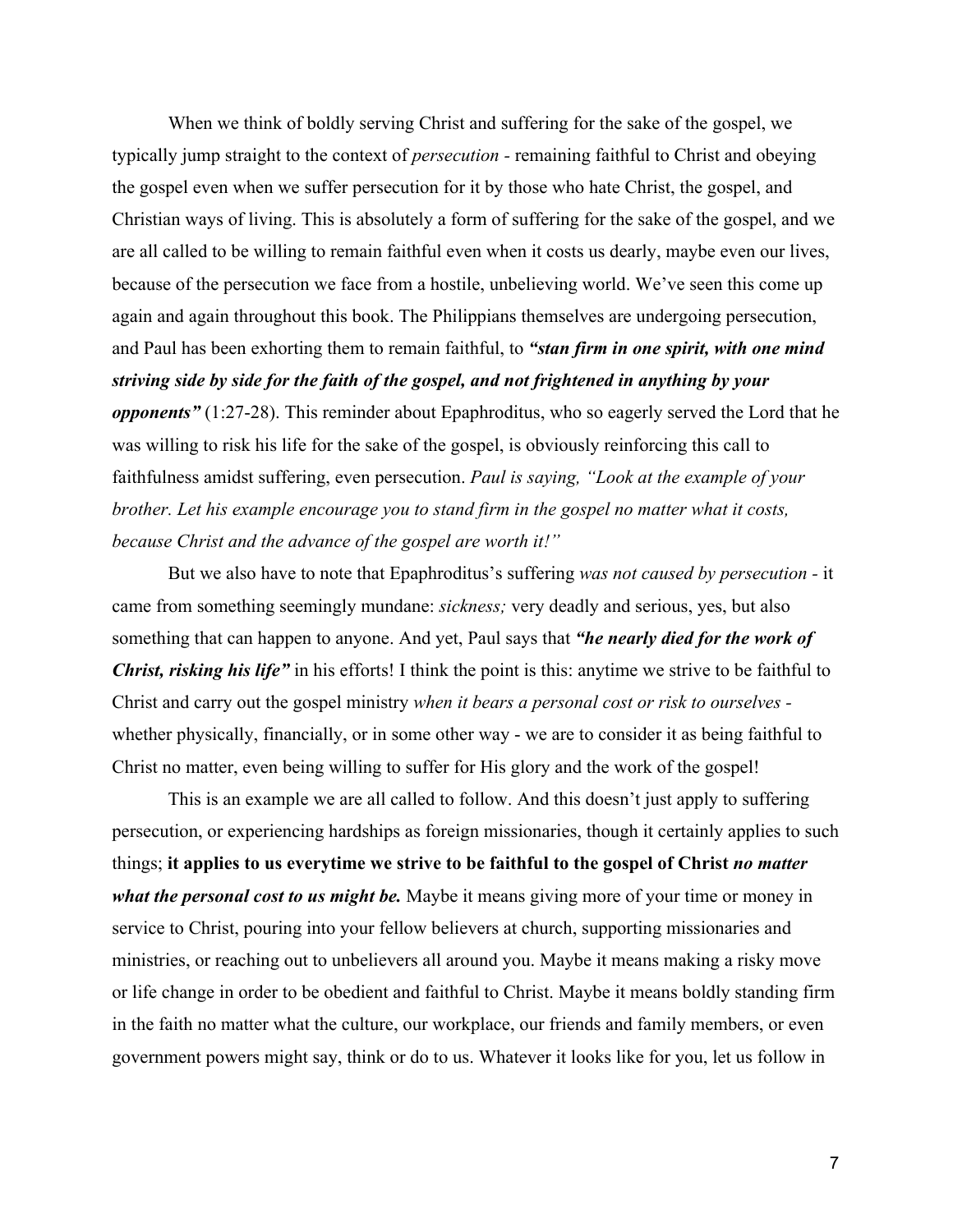the example of all who are faithful to Christ no matter what; after all, *for us to live is Christ, and to die is gain.*

### **III. We Should Both Imitate and Model Faithful Obedience**

As we have seen, this passage reminds us of the importance of having examples of Christian obedience and faithfulness in our lives for us to follow. I've mentioned that biographies of past Christians and missionaries can be very helpful for this; but it can also leave us feeling discouraged at times. If the standard set by Christ is impossible, and yet we're called to strive for it, we might still feel discouraged as we look at the extraordinary lives we see in biographies. We might still be tempted to think, "Sure, but they're *super-Christians;* I'm just an ordinary one." And this is why it is so important that we have living examples, *flesh-and-blood models* of Christian faithfulness and obedience, right before our eyes, right here in the local church. After all, this is exactly what Paul does here: he points to ordinary, living examples of faithful obedience; he points to two men that the Philippian church knows well! One of them functioned as a church planting missionary for them; the other, we assume, their fellow church member. They knew them well, even knowing their sins, their shortcomings, their "ordinariness." And yet, they also see them live out faithfulness throughout their normal lives!

We need the same today. We all need **living examples** around us, modeling what it looks like to live out Christian faithfulness in all the areas of life: at work, in the home, in public, at church, in evangelism and discipleship; we all need concrete examples before eyes, showing us what it looks like to live as a Christian husband, wife, father, mother, sibling, child, employee, citizen, church member, deacon, pastor, and on and on we could go. No matter our age, no matter our education, no matter how long we have been believers, none of us have reached the goal - *because the perfect, righteousness life of Christ is the ultimate example, the standard we are all trying to live up to!* We all have more growing to do. We all need to keep looking to example and learning from others who are also imitating Christ.

And, on the other hand, we should all, as Christians, make an effort *to be an example of faithful obedience for others!* We should strive to model and teach others as the Lord grows and teaches us.

It's like what we see in **Titus 2**: the older men teaching the younger men what it means to live as a godly man; the older women teaching the younger women what it means to live as a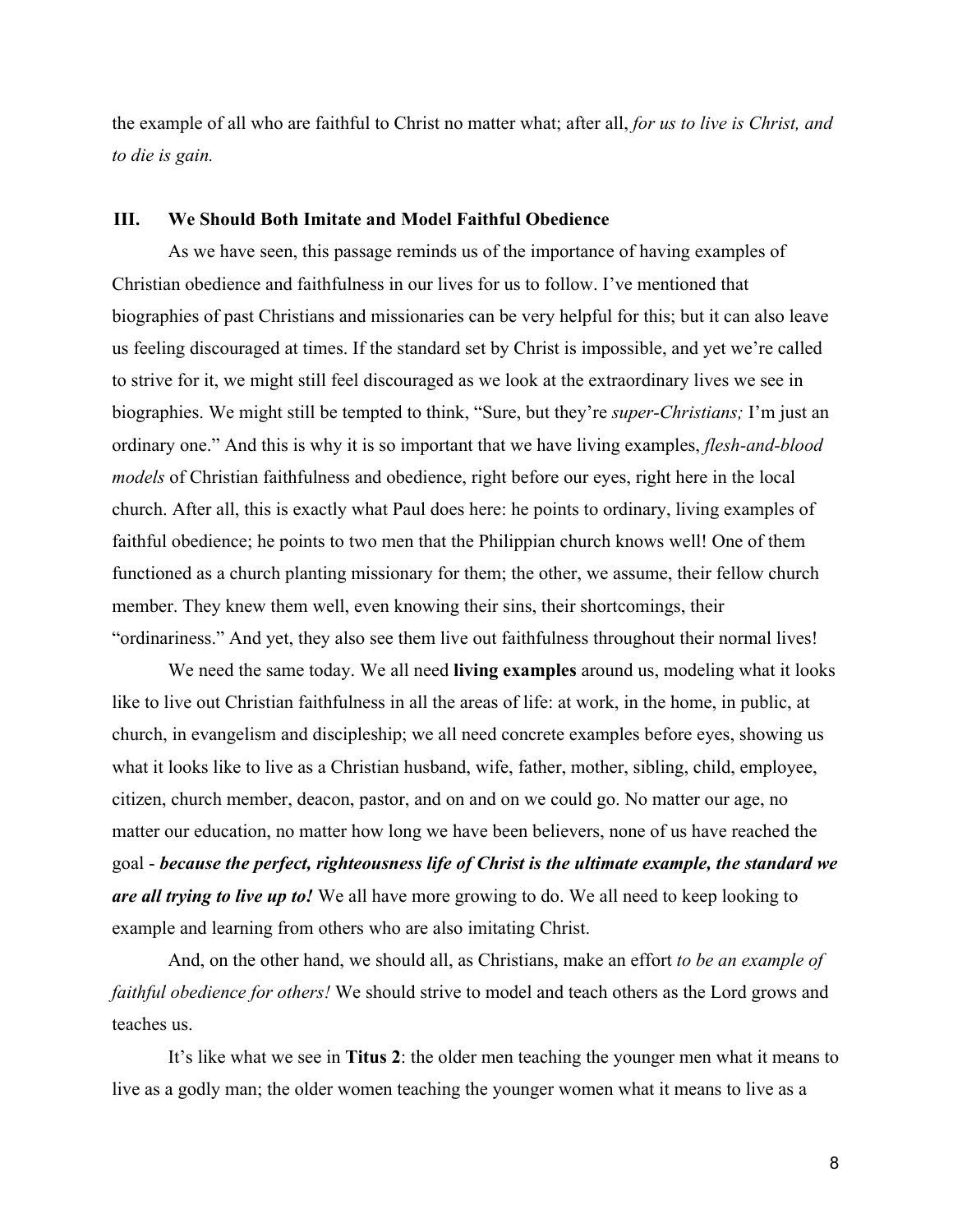godly woman. **We should constantly strive to have a culture of life-of-life discipleship in our church.** The spiritually mature live out examples of what Christian maturity looks like, and help equip others to follow in the example. Those who have more experience living as a Christian in this world model what that looks like for those who have less.

- 1. So first, to the younger believer: Maybe you're young in age. Maybe you're still young in the faith. What an excellent opportunity to intentionally learn from others! Seek out examples of people you see in your life, especially in the church, that seem to be modeling godliness, faithfulness, and obedience; seek out those that know the Bible well seek out those that have strong, healthy biblical lives, marriages, families, careers, and ministries, and seek to learn from them. No, they aren't perfect; yes, you will see their flaws, that's expect; but God has placed you in the same church for a reason, so seek to learn from the godly examples He gives you. In fact, you might even benefit from seeking someone out and asking them to intentionally mentor or disciple you!
- 2. Secondly, to the more spiritually mature: No, you're not perfect. Yes, we all have further to go. And yet, praise God for the growth and knowledge He has given you over your life! Seek to live out a godly example for others, being mindful of the way you act, what you say, and what you do. Intentionally seek out others and mentor them. Maybe you can teach them about the Bible. Maybe you can teach them, in very practical, life-on-life ways, by taking them into your life and showing them **what it means to strive to live a godly life in a very normal life!**
- 3. Now, to all of us: you, just like me, need to continue to grow; so constantly look for honorable examples in your fellow church members lives; be encouraged by them to do likewise.

And finally, here is the most important of all of this that we must never forget: **the point is not simply to be like other people, but** *to be like Jesus Christ!* As Paul says in **1 Cor. 11:1**, *"Be imitators of me, as I am of Christ.*" That's the point; that's the goal. We are striving to grow in Christ.

And we must never forget: we aren't doing this to be saved, but precisely *because we have been saved by grace through faith in Jesus Christ!*

If you're not a believer this morning, then the thing for you to do is *not to look to the examples of other people's good works; the point is not to measure up how good your life looks*